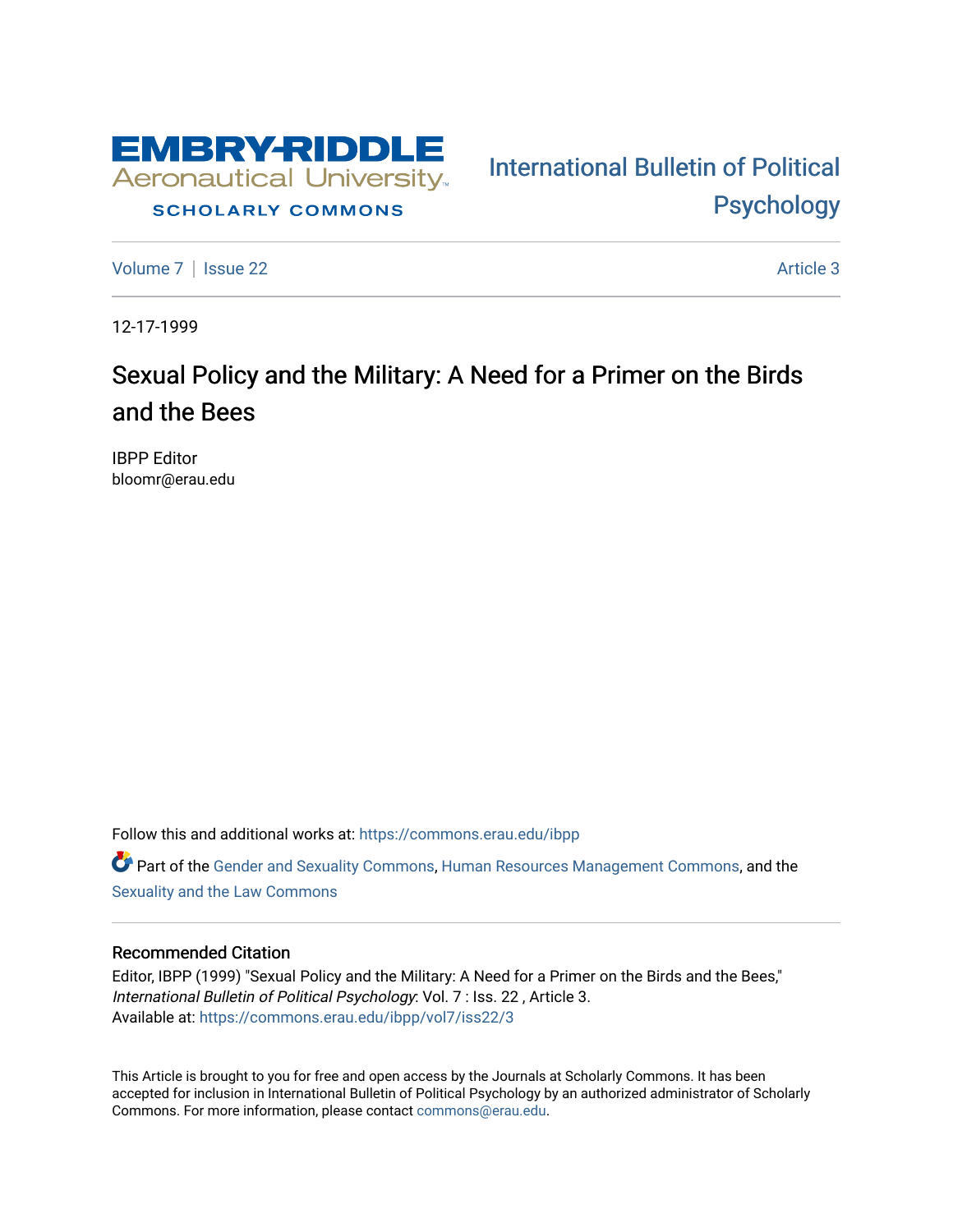International Bulletin of Political Psychology Editor: Sexual Policy and the Military: A Need for a Primer on the Birds and the Bees

Title: Sexual Policy and the Military: A Need for a Primer on the Birds and the Bees Author: Editor Volume: 7 Issue: 22 Date: 1999-12-17 Keywords: Department of Defense, Gender, Homosexuality, Race, Sex

Abstract. This article describes some basic misconceptions about sex as explicated in the personnel and security policies of the United States Department of Defense (DOD).

DOD sexual policies are again under fire in the aftermath of the conviction and sentencing of an Army enlisted troop for beating to death another in his unit allegedly because the latter allegedly was "gay." The controversy currently centers such Issues as whether lesbian and gay individuals can "overtly" serve in the military, can serve under a "don't ask, don't tell, don't pursue" policy, or should not serve at all. The very nature of the controversy suggests gross misconceptions about basic elements of sex.

The discourse on whether "overt" serving should be allowed to occur implies that "lesbians" and "gays" already are covertly serving. And, in fact, one can reasonably posit that this is, has been, and will be the case. The "overt-covert" distinction also suggests a social fact that "covert" service apparently is not as detrimental to DOD in the way that "overt" service allegedly is. This is because "overt" service is supposed to lead immediately to separation proceedings against the "overt" individual, while "covert" service to the extent that it exists has not been linked to detrimental consequences for DOD. One who asserts that "lesbians" and "gays" have some special potential to be blackmailed must admit that what really is "blackmailable" is "overtness" of sexuality not sexuality itself. Thus, one soon must conclude that DOD sexual policy as to "overt" service is really about keeping certain aspects about sexuality "covert." Following from this, one soon sees that it is not the acts or observations of sexuality that are at Issue, nor the consequences to those who are the objects of that sexuality, but the reactions of some others who find out about the sexuality--breaking the key that makes the "covert" "overt." This certainly suggests that DOD policy might better address those whose reactions to someone else's sexuality engender malignant or noxious intrapsychic and behavioral consequences as to morale and social cohesion.

The discourse on "don't ask, don't tell, don't pursue" suggests that asking and telling--if not pursuing- have nothing to do with sexuality. In fact, asking and telling are sexuality related and for some people a great deal of their sexuality. Sexuality is many sided with actors, askers, tellers, observers, and pursuers. One can successfully (as to compliance) fragment sexuality into prescribed and proscribed as easily as splitting a baby into pieces for real and ersatz parents.

Finally, the discourse on "lesbians" and "gays" suggests that sexual orientation is a discrete, static entity intrinsic to an individual as opposed to a continuous, dynamic entity that variously depends on a host of factors interacting with individual characteristics. One might strongly defend the premise that many individuals within DOD cross the boundaries of the prescribed and the proscribed and are accurately characterized by labels besides "lesbians" and "gays." And that characterizations should also encompass sexual impulsivity and the effects of sex on cognitive, emotional, motivational, and behavioral functioning.

Being beaten to death might be the consequence of current DOD policy or an expression of what the policy is trying to manage or gradually change. To some observers it might suggest the need to go